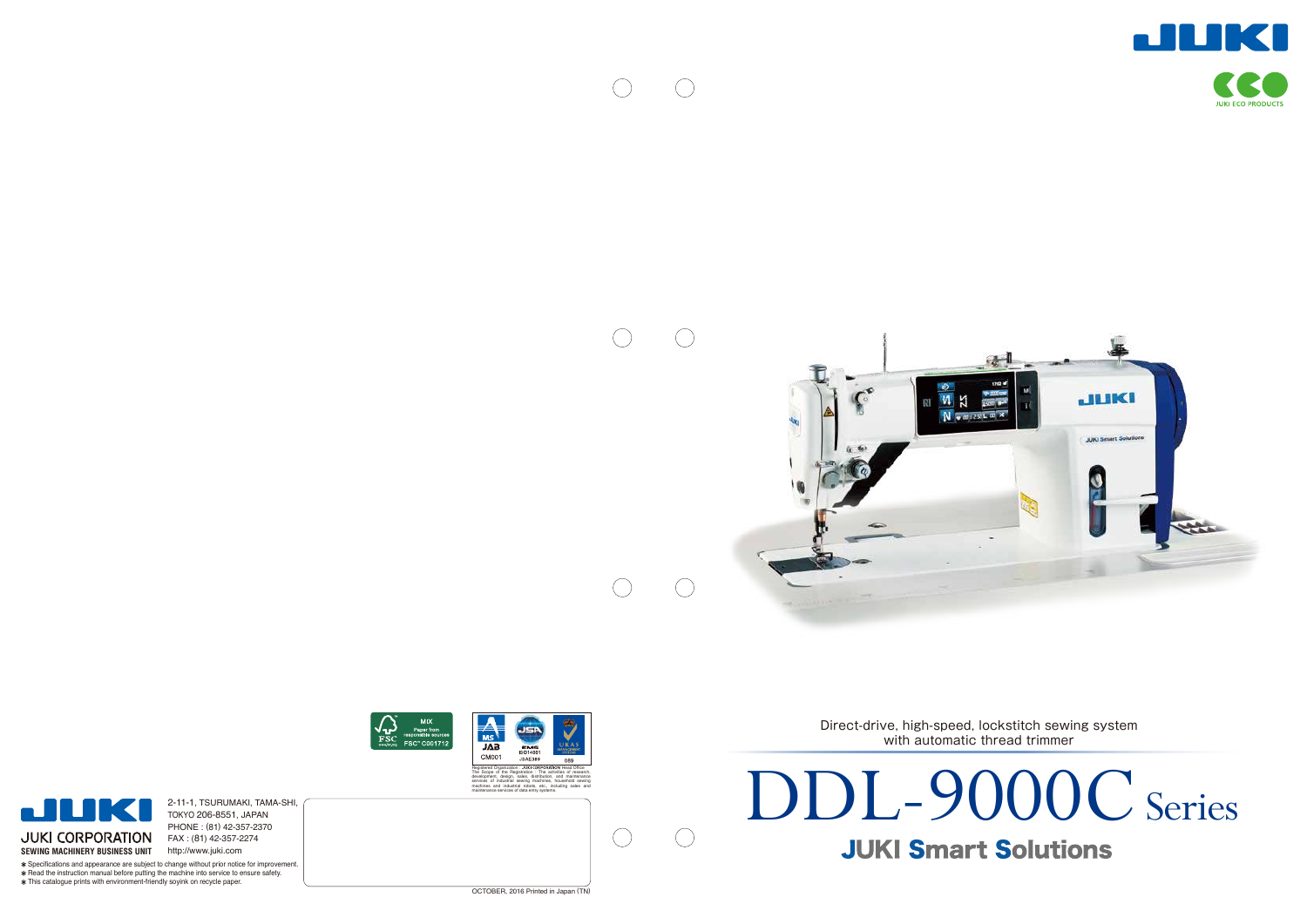# Creation of "sewing"

Commitment to "seam quality"is poised to enter a new era with JUKI's next-generation sewing system. The change is driven by digitalization. Until recently, sewing machines have been adjusted by human operators based on personal hunches and experience. Now, with JUKI's digital sewing system DDL-9000C, sewing machine adjustments are fully digitalized. The settings can be reproduced with total accuracy to perfectly

suit the materials being sewn.





# **Remaining thread at the end of sewing reduced to 3 mm**

Digitalized vertically- and horizontally-driven feed mechanism allows easy adjustment of settings such as the feed locus only on the operation panel according to the material to be sewn.

Double-edge driven rotary knife system is adopted. The double edges of the knife intersect with each other directly under the needle entry point to trim the thread.

Achievement of thread length remaining on the material after thread trimming as short as 3 mm The grooved cam system is adopted to enable forcible release of the thread trimmer even if the thread trimmer locks.

The picker device is also adopted.

**JUKI Smart Solutions** DDL-9000CSeries Direct-drive, high-speed, lockstitch sewing system with automatic thread trimmer

> The picker device secures a sufficient length of needle thread, as well as it stabilizes the length of thread remaining on the material.

Thanks to the world's first vertically-driven digital feed mechanism, the feed dog height can be adjusted with ease according to the material fabric of product to be sewn, thereby improving seam quality.

Thanks to this digital feed mechanism, thread trimming is carried out with the feed dog lowered in the case the shorter-thread remaining thread trimming function is enabled.

As a result, the clearance provided between the throat plate and the material is eliminated, thereby stabilizing the length of thread remaining after thread trimming.

The feed dog does not protrude the top surface of throat plate when the sewing machine stops with its needle bar up, thereby facilitating placement/removal of the material on/from the top surface of throat plate and preventing the material from being damaged by the feed dog.

# **Vertically- and horizontally-driven digital feed mechanism World**

#### **Various kinds of feed locus can be selected.**



Needle thread tension which matches sewing conditions given can be set on the operation panel and stored in memory. The needle thread tension adjustment needs experience. However, for this sewing machine, thread tension data stored in memory is reproducible, thereby reducing the setup time when the product to be sewn is changed.Example: Needle-thread active tension demonstrates its effectiveness in the topstitching process. For welting shoulders of a difficult-to-sew material, uniform stitches can be produced continuously by appropriately changing the sewing conditions even if the right and left material fabric differ in texture grain.

Digital control system controls the presser foot pressure. Under the automatic mode, the multi-layered section detection function detects changes in material thickness to increase/decrease the presser foot pressure accordingly. Under the manual mode, the presser foot pressure control function is assigned to the hand switch to enable operation with the hand switch.

#### Full-digital type Digital type

# **Needle tension is digitally controlled**  Full-digital type



### **The presser foot pressure is digitally controlled**

**With reverse stitching (Wrong side)**

# **Digital functions which accentuate**

**excellent "seam" quality**

## **Ⅰ.Adoption of the needle-thread active tension**

## **Ⅱ.Active presser foot pressure mechanism**

#### **Ⅲ.Needle thread clamp**

**The active presser foot pressure mechanism demonstrates its effectiveness in prevention of stitch gathering and loose stitches.**

The needle thread tension, presser foot pressure, pitch, feed locus and feed dog height can be totally changed to link their adjustments appropriately.

The device clamps the needle thread and draws it under the material at the beginning of sewing. The needle thread clamp device works to reduce the size of thread tangling in on the wrong side of the material. This expands the area around the needle entry, thereby allowing the use of various gauge components.

**first**

**JUKI** 

**JUKI Smart Solutions** 

**Standard Front Up**

**(reduce uneven material feed)**

**Rear Up (prevent needle bending)**

**Box Feed (for multi-layered section)**





#### Full-digital type





The promotional video is available by reading the QR code.

DDL-9000CF(Full-digital type)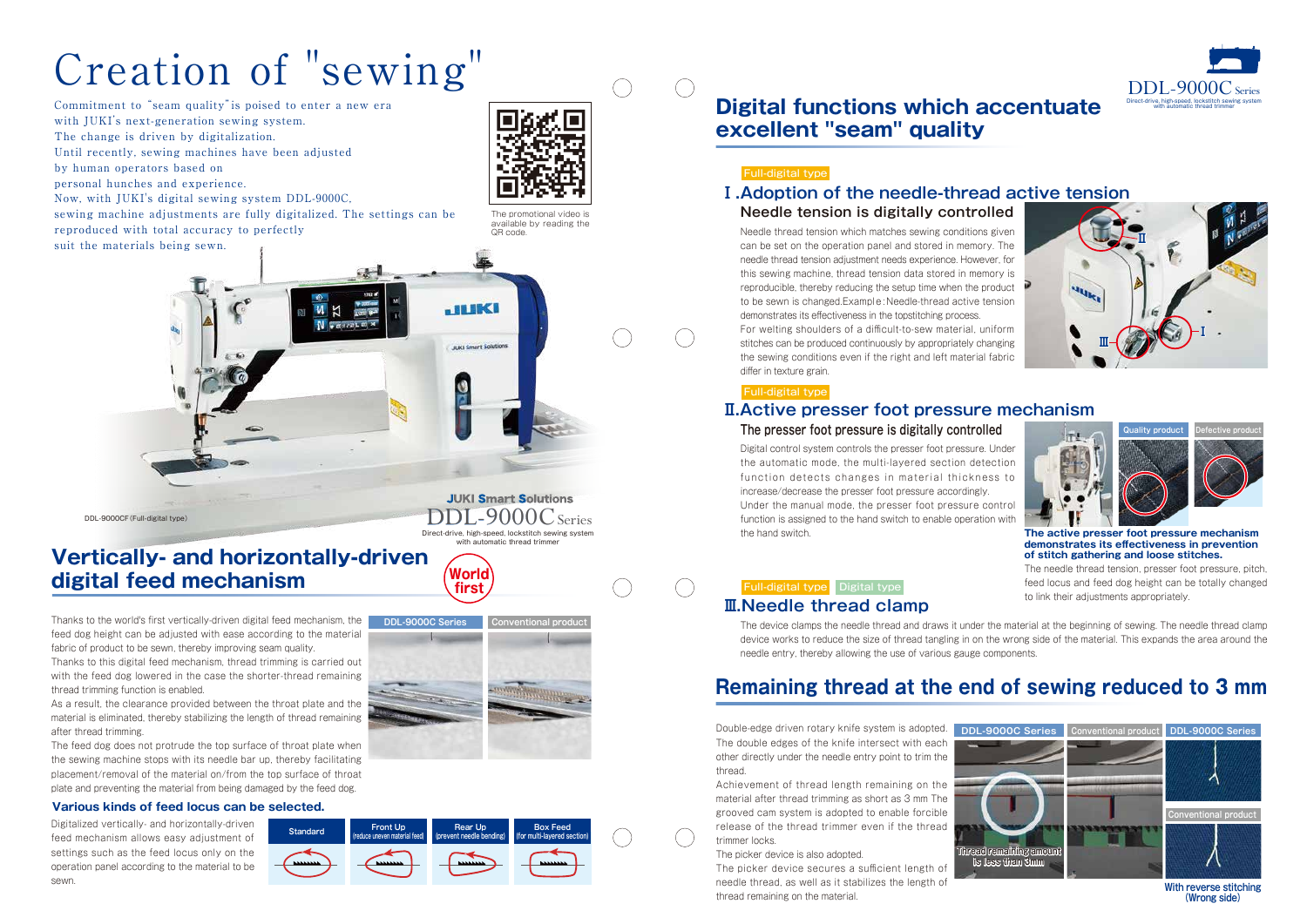Newly-developed auto-lifter device comes with a stepping motor. This not only increases the amount of lift of the presser foot from 8.5 mm to 13.5 mm at the maximum but also reduces the operating noise. Thanks to the feature of the world's first top and bottom drive electronic feed mechanism to prevent the feed dog from protruding the top of throat plate, the material can be placed under presser foot and removed from there with ease and is not easily damaged.

The operator carries out fine adjustment of correction sewing (within the stitch length of 1 pitch) using the reverse feed lever, thereby achieving "further improved seam quality".

## **Commitment to seam quality "Reverse-feed stitching function by means of the reverse feed lever" is provided as standard.**

The LED light illuminates the needle entry area in the just-under direction from the right and left sides of the needle bar. In comparison with the single-direction illumination, this LED light helps the operator carry out sewing more easily. Illuminance of the LED light is adjustable in five levels. It can also be used as an auxiliary lamp for working.

# **LED light**

※To lift the presser foot to its maximum amount of lift, it is necessary to set the amount of lift in two stages. ※For the full-digital type model, the auto-lifter function is provided as standard.

※※Android OS Version 6.0 is recommended to use JUKI Smart APP. (Operation is confirmed with respect to Versions 5.0 and later. ) Contact JUKI distributor in your area for how to use the application software. Functions of two hand switches can be set through the operation panel. Since the reverse-feed stitching lever is provided as standard, added functions can be customized. 20 different functions (needle-up/down correction sewing, reverse-feed correction sewing, 1-time reverse-feed stitching cancellation function, etc.) are available. Highly convenient operation is enabled by setting the functions which match the sewing process in combination.

The hand switches have been factory-assigned respectively with **A** Touch-back switch" and **B** Custom switch (to be set by the customer) at the time of shipment. The customer may assign other functions to these two hand switches.

Two different modes; i.e., the operator mode which prioritize ease of operation and the serviceperson mode, are prepared to respectively display indications according to the user.

Adoption of a 4.3-inch large color liquid crystal touch panel ensures easy operation. The touch panel is provided with JUKI's unique intelligent sewing system features



#### **Full Digital Type**

Adoption of a black-and-white liquid crystal switch panel ensures easy operation. Since, unlike the CP panel, the black-and-white liquid crystal panel provides verbal explanation of its operation, it is easier for the operator to understand how to operate it.



#### **Digital Type**

#### **Main functions of the full-digital model and digital model**

# **Functions necessary for sewing machine operation can be used with the hand switch**

# **Management of sewing performance and sewing machine by the utilization of IoT (Internet of Things)**

Data on sewing machine adjustments made according to the product to be sewn can be transferred to a commercially-available Android tablet in contactless mode. This enables quick check for uniform settings as well as confirmation of conditions of sewing machines in a sewing line, thereby facilitating setup changes.

The operation panel is also provided as standard with a USB port. Data management and software update can be carried out with ease using a USB thumb drive.



Data items of sewing can be numerically managed to ensure "stable quality" and "reduction in time required for setup changes".

Quantified sewing data can be externally taken from the sewing machine using an Android tablet or USB thumb drive.

#### **Management, browsing and editing of data can be carried out on the application software**

|                                                  | <b>Full-digital</b><br>model | <b>Digital</b><br>model                |
|--------------------------------------------------|------------------------------|----------------------------------------|
| Digital feed<br>(Horizontal direction)           |                              |                                        |
| Digital feed<br>(Vertical direction)             | ∩                            | 0                                      |
| Active presser foot                              | ∩                            | $\times$                               |
| Active tension                                   | ∩                            | $\times$                               |
| Support to an<br>Android tablet                  | ∩                            |                                        |
| <b>Network</b>                                   | ∩                            | (Support through an<br>Android tablet) |
| Shorter-thread remaining<br>type thread trimming | ņ,                           |                                        |
| Color touch panel                                |                              | $\times$                               |

# **Digitalized control panel**

In addition, installation of NFC enables data transfer to an Android tablet. Data transferred from the sewing machine to an Android tablet can be edited on the tablet.

・**Manually carry out the changeover** of multi-layered section at an arbitrary timing with the hand switch ・**Set thread tension, presser foot pressure, pitch, feed locus and feed dog height**  separately for the normal section and multi-layered section of material

# **Auto-lifter AK-154 Full-digital type**

#### **Hand switch (in the case it is assigned with the multi-layered section changeover function)** Full-digital type

・Detect Multi-layered section of material and **automatically carry out the changeover** of multi-layered section <Automatic mode> ・**Manually carry out the changeover** of multi-layered section at an arbitrary timing with the hand switch <Manual mode> ・**Set thread tension, presser foot pressure, pitch, feed locus and feed dog height** separately for the normal section and multi-layered section of material ・**Digitally control** presser foot pressure

#### Digital type







# **Commitment to "seam quality" is poised to enter a new era with JUKI's next-generation sewing system.**